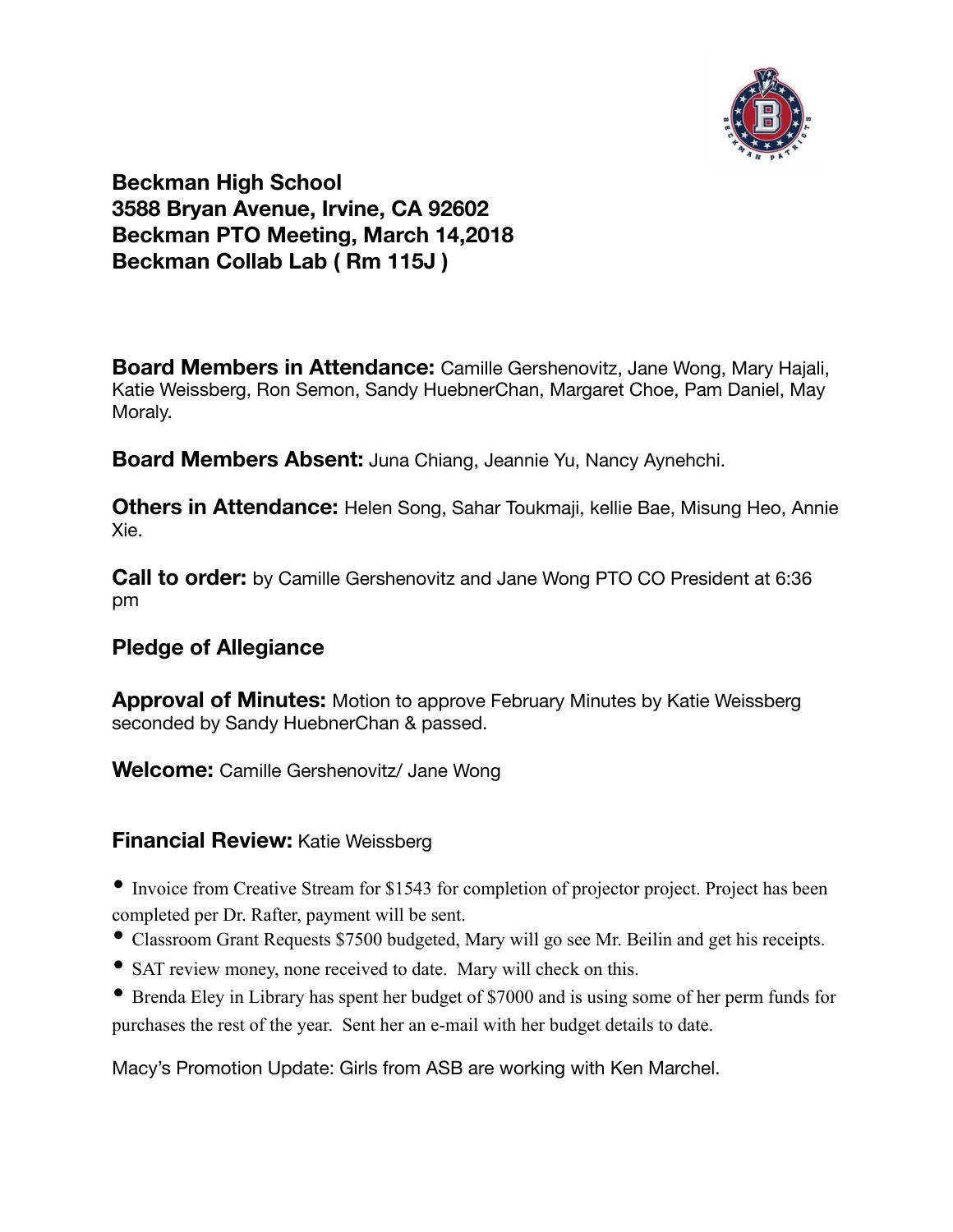# **Administrator's Report:** Dr.Donnie Rafter

- National School Walk Update:

there were two separate events that were entirely student organized and our teachers, Irvine Police and administrative team simply worked with the groups to ensure student safety and minimal class disruptions.

Now that the school day is over, I am pleased to let you know that our student body did an amazing job respecting one another's viewpoints and demonstrating in an appropriate and SAFE manner,

Roughly 500 - 600 students participated in a well-organized walk out that took place during the [10:00 – 10:17](x-apple-data-detectors://1) timeframe and ended promptly when the bell rang [at 10:20](x-apple-data-detectors://2).

Another group of roughly 30 students organized a smaller event [at 11:00](x-apple-data-detectors://3) that also remained SAFE. Our administrative team, campus supervisors and IPD were in constant attendance during each event to ensure student safety. There are no instances of fighting or arguing to report and our students are SAFE.

- Teachers seminar on Helping Students with Anxiety and Depression in the Classroom: A fund was covered to send10 teachers to attend this seminar.

- March 15, Beckman is hosting a speaker who went to Harvard university and had some difficulties to talk about her experience and give advice to the seniors, it's an optional assembly to attend, our counselors will be at the event.

- An update about the survey sent to all the parents 3 weeks ago: Some teachers had the conversation with kids and it was productive.

- Last year we had Taylor Derben as a speaker, he talked about hope and was a success speech to the students and their parents, looking to have him again around August 26.

- **-** A suggestion to read a book from amazon ( overloaded and under prepared ) reduce stress and improve academic success, proceeds from the book will directly benefit program Challenge Success.
- This year AP test sales 2800 sold.

- Trying to engage interest writing classes, honors, or ERWC for Cal State acceptance that was pushed by the district.

we will add Business class, teaching class and dance class.

#### **Audit Report:** Pam Danile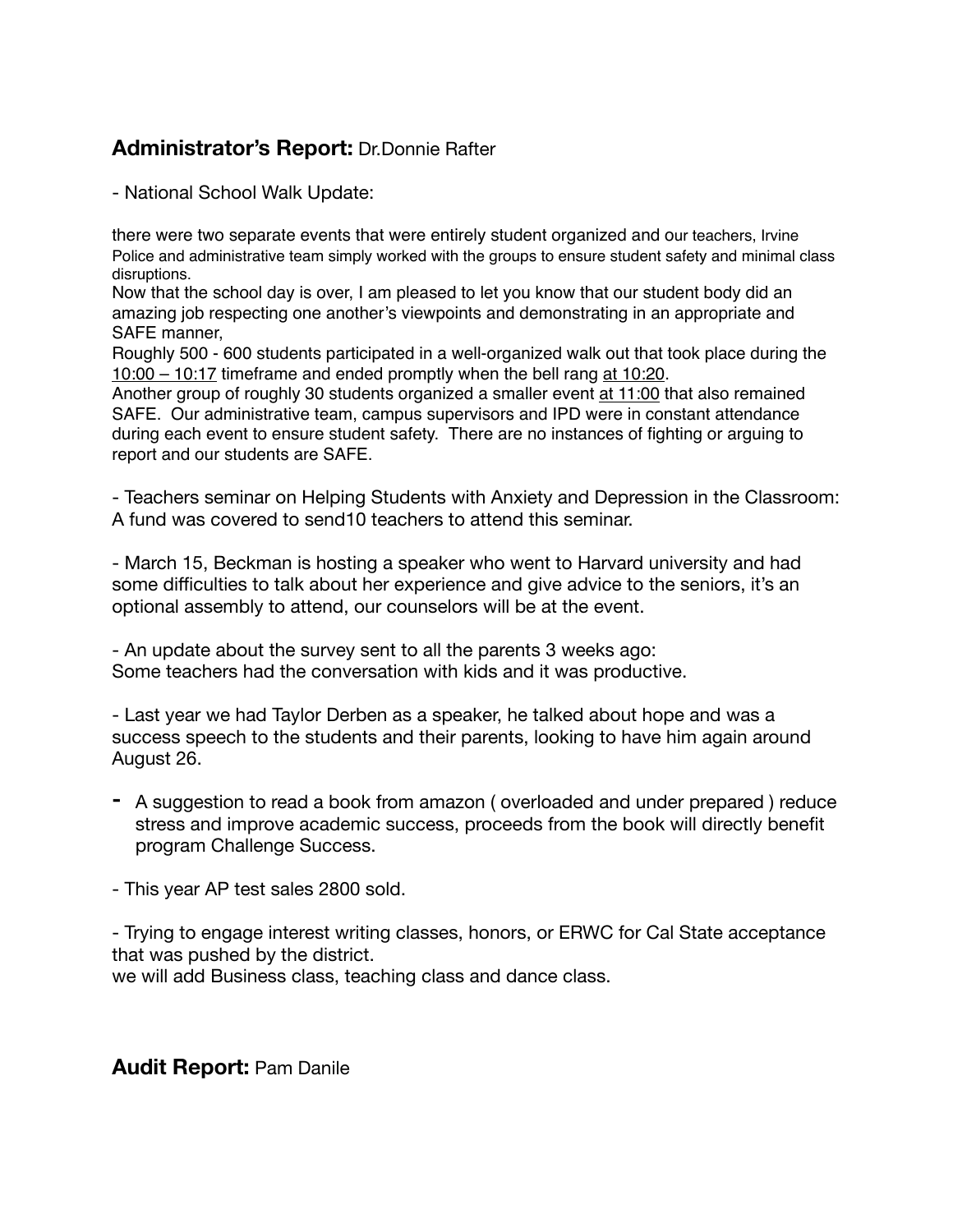Only two checks request that we need to verify.

### **Nominating Committee Report:** Mary Hajali

The Slate was presented today, will be posted on our website for 30 days and next meeting we vote.

Co-Presidents: Katie Weissberg & Jane Wong V.P. Fundraising: Jaya Ginson V.P. Membership: Renee Stein & Kim Okamura V.P. Volunteer Coordinator: Sandy HuebnerChan & May Moraly Treasurer : Pam Daniel Financial Secretary: Kathy Ghanouni Auditor: Alene Lee Secretary: Amy Josten Parliamentarian: Margaret Choe

#### **Volunteer Report:** Sandy HuebnerChan

Need Volunteers for Blood Drive next Wednesday.

A suggestion to recognize arround 50 volunteers that helped through out this year by inviting them to corner bakery or include them in our PTO end of the year gathering. May to ask if we can rent the club house at orchard hills appartement on May 2.

## **Old Business:**

- TRTS Driving School Report: Jane Wong

Didn't receive anything so far, will wait for a couple of months. We should promote it by e-mail and put an add at the PTO corner in the newsletter.

- **-** Tracey Carson Education Related Mental Health Specialist: will be here next month in order to be more helpful to our students and more available.
- **-** Erin Charles- 9th grade counselor

No more need to fund her, she have planed something else.

15 or 20 students attended the western youth event and it was a small turn out that went well.

- Multi Cultural Event Update:

Received a list for the clubs in order to have the event planned next year.

### **New Business:**